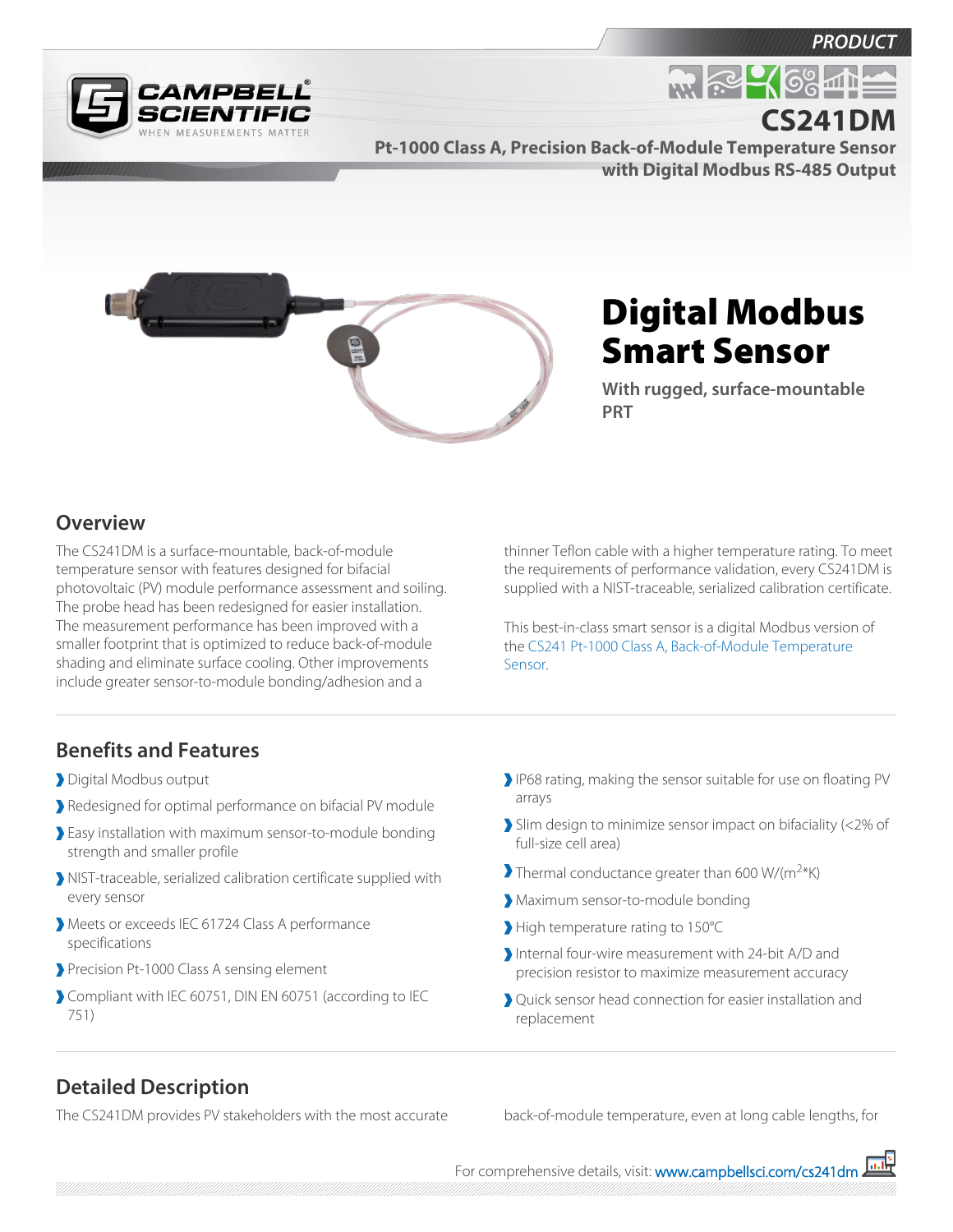use in power assessment and soiling of solar PV modules. Backof-module temperature is critical for the evaluation of effective irradiance, soiling, and power conversion, making the sensor that can collect this data a vital part of any PV performance monitoring system.

The CS241DM consists of a Pt-1000 Class A platinum resistance thermometer (PRT) encased in a specially designed, slimprofile, low-mass aluminum disk. The slim design minimizes sensor impact on bifaciality with less than two percent area coverage on a full-sized cell. The disk shields the PRT from rapid temperature fluctuations while protecting the fragile PRT element during installation. It minimizes heat transfer, which eliminates surface cooling and results in the highest efficiency in measuring true temperature of the solar module. The disk adhesive has excellent thermal properties including a thermal conductance greater than 600 W/( $\text{m}^{2*}$ K), and it is extremely strong. This eliminates the need for high-temperature epoxy or tape for maximum sensor-to-module bonding, making the installation much easier.

The CS241DM cable has been upgraded to a thin polytetrafluoroethylene (PTFE) Teflon-jacketed cable. This has two distinct advantages:

- 1. The thin diameter is small enough to fit between the cells of a bifacial module, eliminating any module shading due to cabling.
- 2. The Teflon jacket allows for a higher maximum temperature rating of 150°C. The cable includes a quick sensor head connection that is 0.91 m (3 ft) from the sensor head to allow for easier installation and sensor head replacement.

Combining the highest-quality components and thoughtful, coherent CS241DM sensor design results in the highest backof-module temperature-sensor performance. The CS241DM sensor meets or exceeds the thermal properties, accuracy, and uncertainty specifications defined by IEC 61724 for Class A performance and is compliant with IEC 60751, DIN EN 60751 (according to IEC 751).

Every CS241DM includes a NIST-traceable, serialized calibration; alcohol swab; and zip ties that clip to the edge of a module frame.

## **Specifications**

| Measurement Uncertainty               | $\pm 0.3^{\circ}$ C                                                   |
|---------------------------------------|-----------------------------------------------------------------------|
| Surge Protection                      | 1200 V isolation                                                      |
| Supply Voltage                        | 5 to 30 Vdc                                                           |
| Power Draw                            | $15 \text{ mA}$                                                       |
| <b>Operating Temperature</b><br>Range | $-40^{\circ}$ to $+150^{\circ}$ C                                     |
| <b>Shipping Dimensions</b>            | $17.15 \times 11.13 \times 6.05$ cm (6.75 x 4.38)<br>x 2.38 in.)      |
| Shipping Weight                       | 90.7 g (0.2 lb)                                                       |
| Sensor                                |                                                                       |
| Sensor                                | Precision 1000 ohm Class A<br>platinum sensing element<br>$(Pt-1000)$ |
| Class A PRT Accuracy                  | $\pm (0.15 + 0.002T)$ °C                                              |
| Temperature Coefficient               | $TCR = 3850$ ppm/K                                                    |
| Long-Term Stability                   | Maximum R <sub>o</sub> drift 0.04% (after<br>1000 h at 400°C)         |
| Disk Material                         | Anodized aluminum                                                     |
| Disk Diameter                         | 2.54 cm (1.0 in.)                                                     |
| Height                                | 0.419 cm (0.165 in.)                                                  |
| Weight                                | $\sim$ 27 g (0.06 lb) with connector and<br>$1 m (3 ft)$ cable        |

| IP Rating                              | IP68 rating (self certified): 1 m<br>submersion for 90 min                                           |
|----------------------------------------|------------------------------------------------------------------------------------------------------|
| Industry Approvals                     | Compliant with IEC 60751, DIN EN<br>60751, Industrial Design (IEC Class<br>4) (according to IEC 751) |
| <b>Communications</b>                  |                                                                                                      |
| Protocol                               | Modbus RTU protocol (over<br>RS-485)                                                                 |
| Format                                 | 8 data bits, 1 stop bit, even parity<br>as default (user-configurable)                               |
| <b>Baud Rate</b>                       | 19,200 bps as default (user-<br>configurable)                                                        |
| Modbus ID                              | Last two digits of serial number as<br>default (user-configurable)                                   |
| <b>Cable (Sensor Head to DM Board)</b> |                                                                                                      |
| Jacket Material                        | White semi-gloss PFA insulated<br>(Teflon)                                                           |
| Jacket Rating                          | $-75^{\circ}$ to $+250^{\circ}$ C                                                                    |
| Minimum Bend Radius                    | 6 mm (0.25 in.) at least 6 mm (0.25<br>in.) away from sensor disk                                    |
| Cable Diameter                         | 0.216 cm (0.085 in.)                                                                                 |
| Cable Length                           | $0.9144$ m (3 ft)                                                                                    |